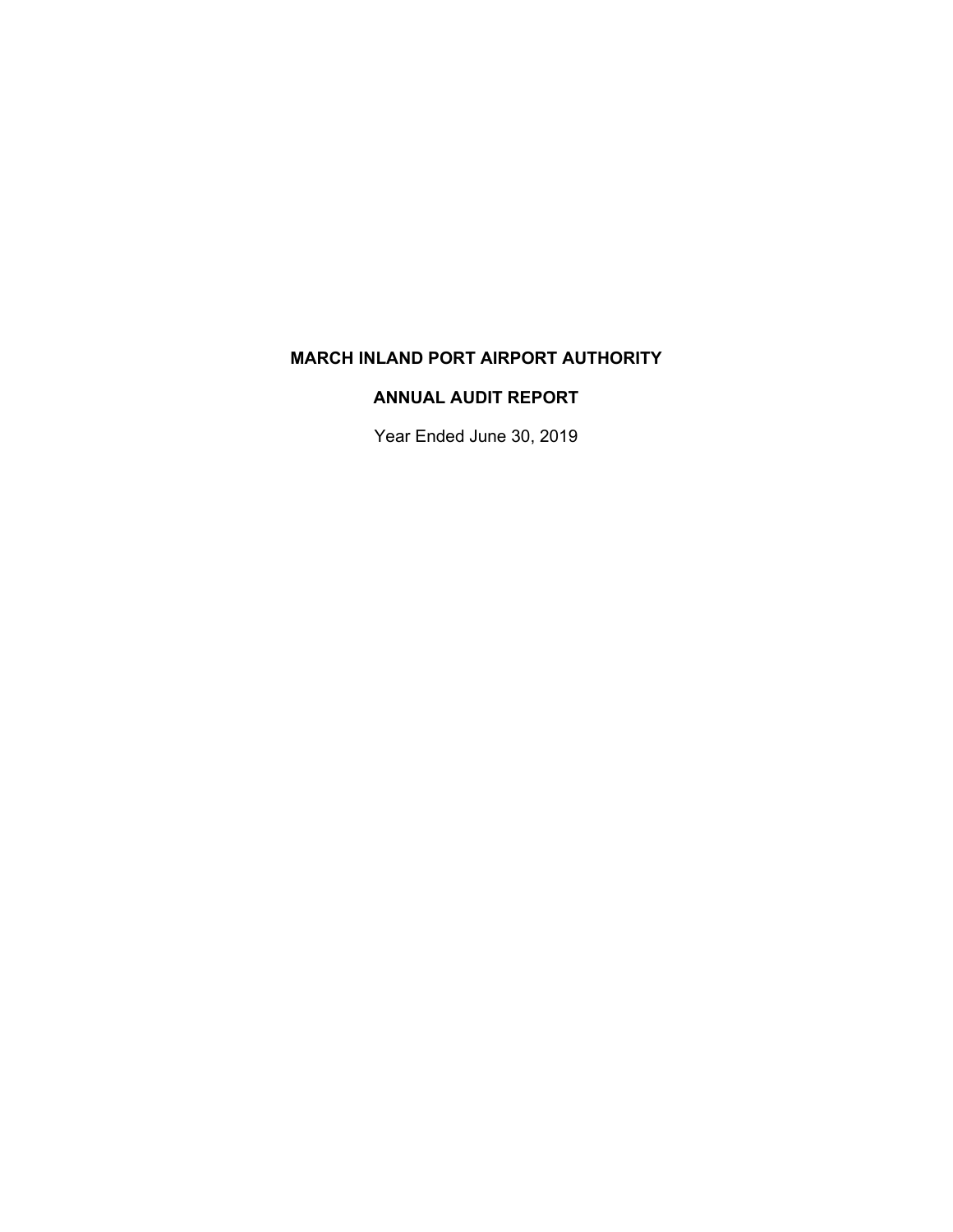# **Annual Financial Audit Year Ended June 30, 2019**

# **TABLE OF CONTENTS**

|                                                             | PAGF |
|-------------------------------------------------------------|------|
| Independent Auditor's Report                                |      |
| <b>Basic Financial Statements:</b>                          |      |
| <b>Statement of Net Position</b>                            | 3    |
| Statement of Revenues, Expenses and Changes in Net Position | 4    |
| <b>Statement of Cash Flows</b>                              | 5    |
| Notes to Financial Statements                               | 6    |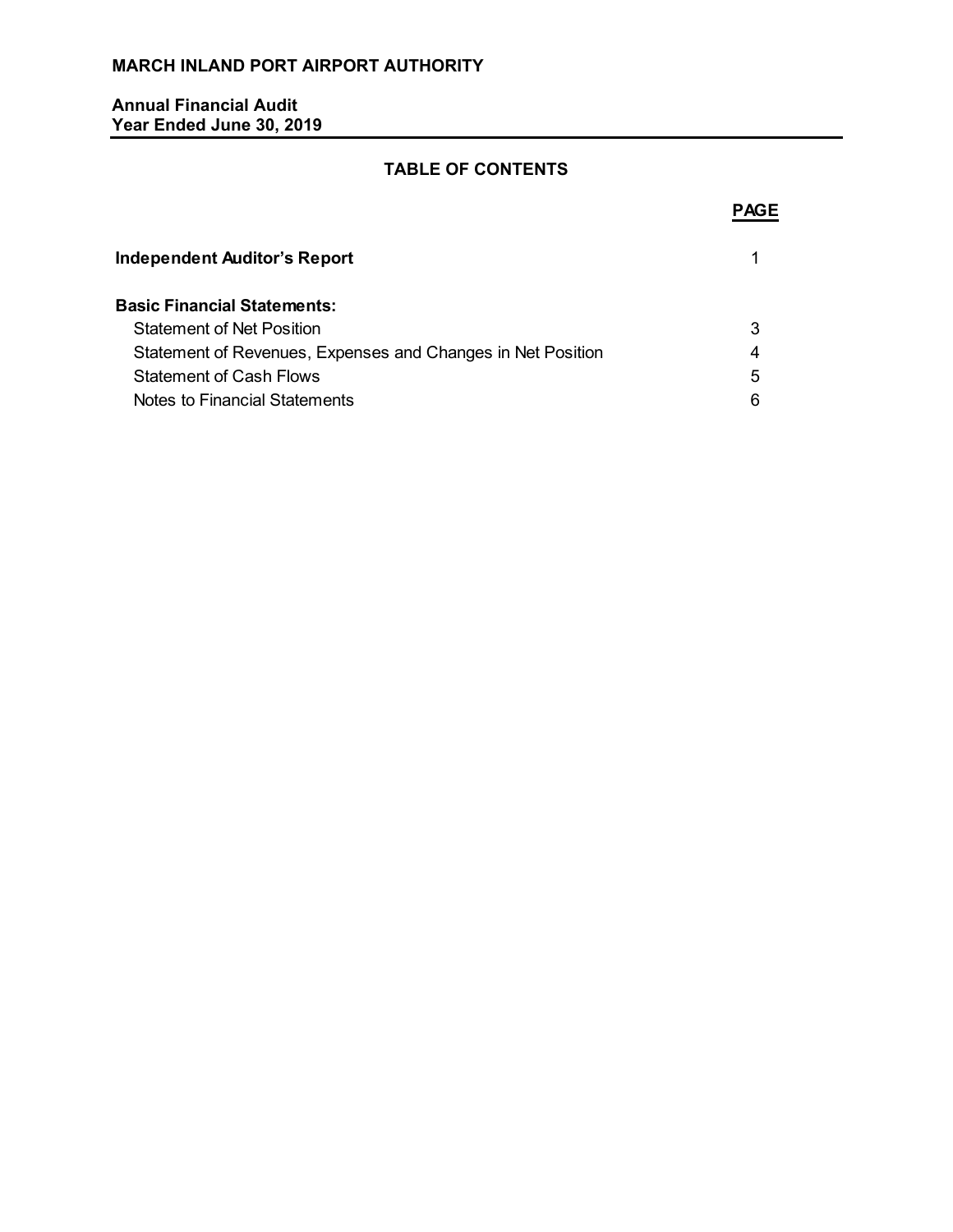

ROGERS, ANDERSON, MALODY & SCOTT, LLP CERTIFIED PUBLIC ACCOUNTANTS, SINCE 1948

#### *Independent Auditor's Report*

735 E. Carnegie Dr. Suite 100 San Bernardino, CA 92408 909 889 0871 T 909 889 5361 F ramscpa.net

#### **PARTNERS**

Brenda L. Odle, CPA, MST Terry P. Shea, CPA Scott W. Manno, CPA, CGMA Leena Shanbhag, CPA, MST, CGMA Bradferd A. Welebir, CPA, MBA, CGMA Jenny W. Liu, CPA, MST Jay H. Zercher, CPA (Partner Emeritus) Phillip H. Waller, CPA (Partner Emeritus) Kirk A. Franks, CPA (Partner Emeritus)

#### **MANAGERS / STAFF**

Charles De Simoni, CPA Gardenya Duran, CPA Brianna Schultz, CPA lingije Wu, CPA Evelyn Morentin-Barcena, CPA Veronica Hernandez, CPA Tara R. Thorp, CPA, MSA Laura Arvizu, CPA Ye Ying Stella Xia, CPA, MSBA

#### **MEMBERS**

American Institute of Certified Public Accountants

> PCPS The AICPA Alliance for CPA Firms

Governmental Audit Quality Center

Employee Benefit Plan Audit Ouality Center

California Society of Certified Public Accountants



Board of Commissioners March Inland Port Airport Authority Riverside, California

#### **Report on the Financial Statements**

We have audited the accompanying financial statements of the March Inland Port Airport Authority (the "Airport"), a component unit of the March Joint Powers Authority (the "Authority"), as of and for the year ended June 30, 2019, and the related notes to the financial statements, which collectively comprise the Airport's basic financial statements as listed in the table of contents.

#### *Management's Responsibility for the Financial Statements*

Management is responsible for the preparation and fair presentation of these financial statements in accordance with accounting principles generally accepted in the United States of America; this includes the design, implementation, and maintenance of internal control relevant to the preparation and fair presentation of financial statements that are free from material misstatement, whether due to fraud or error.

#### *Auditor's Responsibility*

Our responsibility is to express an opinion on these financial statements based on our audit. We conducted our audit in accordance with auditing standards generally accepted in the United States of America and the standards applicable to financial audits contained in *Government Auditing Standards*, issued by the Comptroller General of the United States. Those standards require that we plan and perform the audit to obtain reasonable assurance about whether the financial statements are free from material misstatement.

An audit involves performing procedures to obtain audit evidence about the amounts and disclosures in the financial statements. The procedures selected depend on the auditor's judgment, including the assessment of the risks of material misstatement of the financial statement, whether due to fraud or error. In making those risk assessments, the auditor considers internal control relevant to the Airport's preparation and fair presentation of the financial statements in order to design audit procedures that are appropriate in the circumstances, but not for the purpose of expressing an opinion on the effectiveness of the Airport's internal control. Accordingly, we express no such opinion. An audit also includes evaluating the appropriateness of accounting policies used and the reasonableness of significant accounting estimates made by management, as well as evaluating the overall presentation of the financial statements.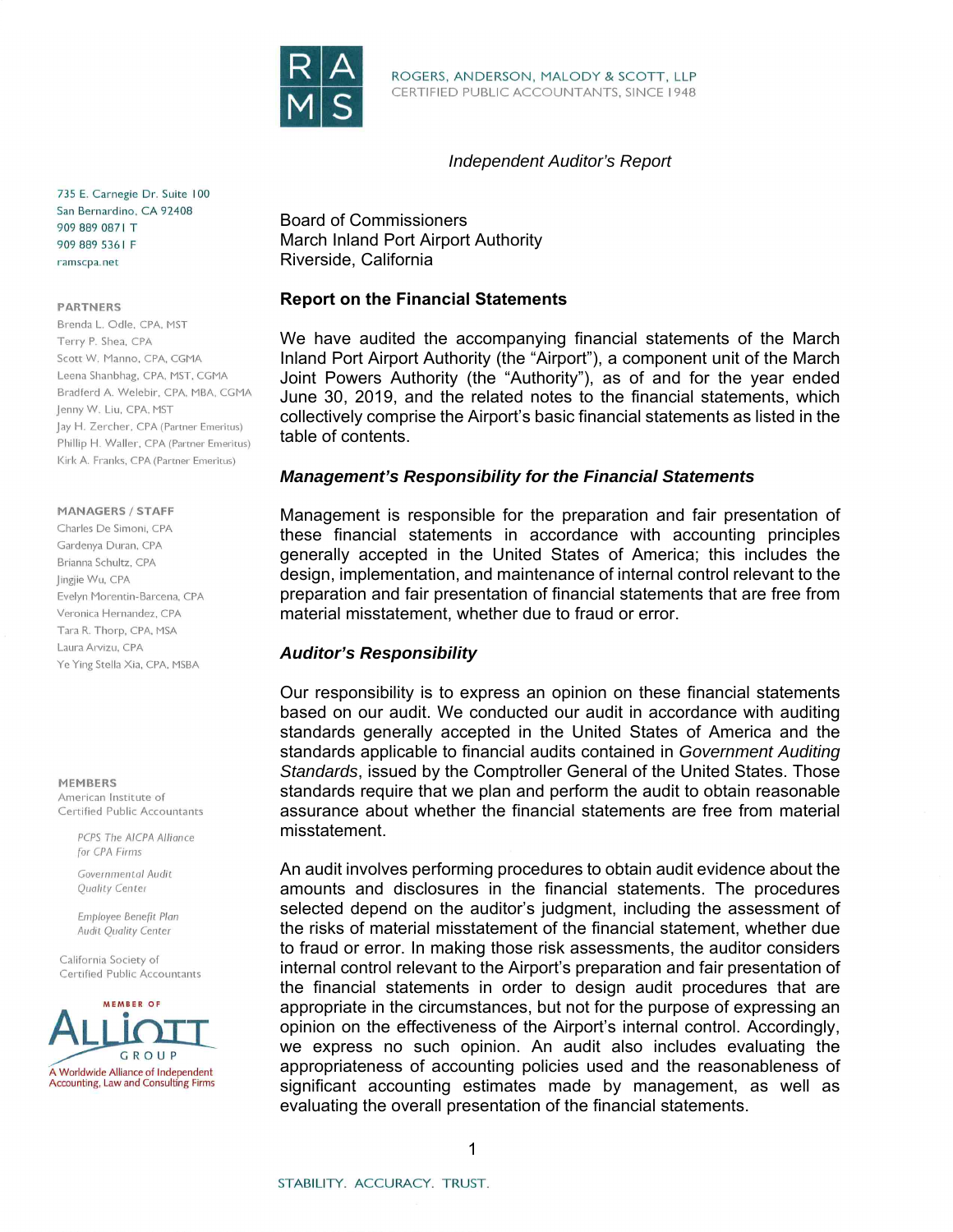We believe that the audit evidence we have obtained is sufficient and appropriate to provide a basis for our audit opinion.

# *Opinion*

In our opinion, the financial statements referred to above present fairly, in all material respects, the respective financial position of the Airport, as of June 30, 2019, and the respective changes in financial position, and its cash flows for the year then ended in accordance with accounting principles generally accepted in the United States of America.

# **Emphasis of Matter**

As discussed in Note 1, the financial statements of the Airport are intended to present the financial position, the changes in financial position and, where applicable, cash flows of only that portion of the business-type activities and the proprietary fund types of the Authority that are attributable to the transactions of the Authority. They do not purport, and do not present fairly the financial position of the Authority as of June 30, 2019, the changes in its financial position, or its cash flows for the year then ended in accordance with accounting principles generally accepted in the United States of America. Our opinion is not modified with respect to this matter.

# *Other Matters*

## *Required Supplementary Information*

Management has omitted *Management's Discussion and Analysis* for the Airport that accounting principles generally accepted in the United States of America require to be presented to supplement the basic financial statements. Such missing information, although not a part of the basic financial statements, is required by the Governmental Accounting Standards Board, who considers it to be an essential part of financial reporting for placing the basic financial statements in an appropriate operational, economic, or historical context. Our opinion on the basic financial statements is not affected by this missing information.

# **Other Reporting Required by** *Government Auditing Standards*

In accordance with *Government Auditing Standards*, we have also issued our report dated January 27, 2020, on our consideration of the March Joint Powers Authority's internal control over financial reporting and on our tests of its compliance with certain provisions of laws, regulations, contracts, and grant agreements and other matters. The purpose of that report is to describe the scope of our testing of internal control over financial reporting and compliance and the results of that testing, and not to provide an opinion on internal control over financial reporting or on compliance. That report is an integral part of an audit performed in accordance with *Government Auditing Standards* in considering the Authority's internal control over financial reporting and compliance.

Rogers, Andereou, Malody e Scott, LLP.

San Bernardino, California January 27, 2020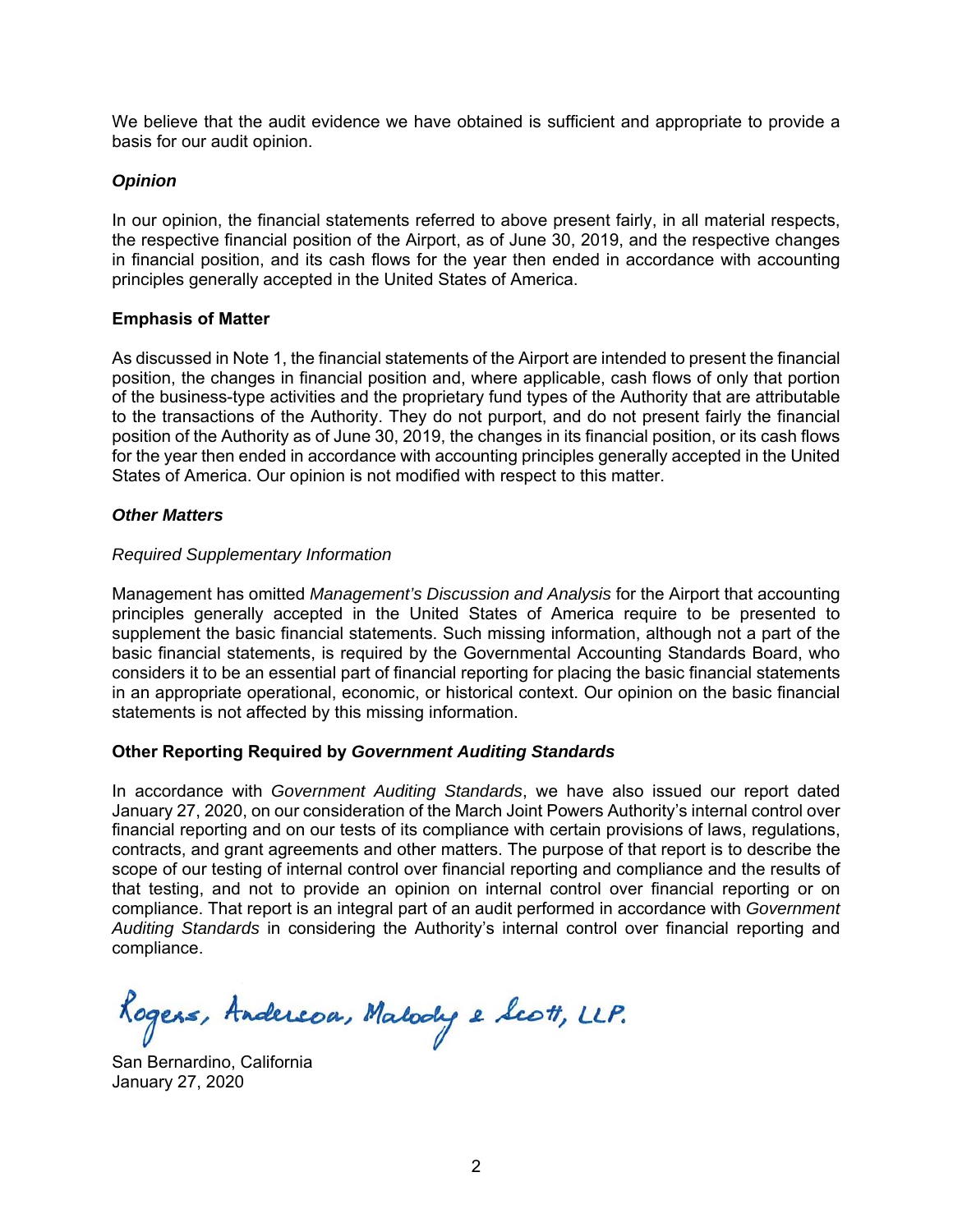# **Statement of Net Position June 30, 2019**

| Current assets:<br>Cash and cash equivalents<br>\$<br>1,253,156<br>Accounts receivable, net<br>23,050<br>Total current assets<br>1,276,206 |
|--------------------------------------------------------------------------------------------------------------------------------------------|
|                                                                                                                                            |
|                                                                                                                                            |
|                                                                                                                                            |
|                                                                                                                                            |
| Noncurrent assets:                                                                                                                         |
| OPEB asset<br>6,143                                                                                                                        |
| 41,753,918<br>Capital assets, not being depreciated                                                                                        |
| Capital assets, net of depreciation<br>21,146,514                                                                                          |
|                                                                                                                                            |
| Total noncurrent assets<br>62,906,575                                                                                                      |
| <b>Total assets</b><br>64, 182, 781                                                                                                        |
| DEFERRED OUTFLOWS OF RESOURCES                                                                                                             |
| Pension related items<br>86,445                                                                                                            |
| <b>OPEB</b> related items<br>4,764                                                                                                         |
| Total deferred outflows of resources<br>91,209                                                                                             |
| <b>LIABILITIES</b>                                                                                                                         |
| <b>Current liabilities:</b>                                                                                                                |
| Accounts payable and accrued liabilities<br>51,228                                                                                         |
| 1,254,367<br>Interest payable                                                                                                              |
| Compensated absences - current portion<br>6,936                                                                                            |
| <b>Total current liabilities</b><br>1,312,531                                                                                              |
| Noncurrent liabilities:                                                                                                                    |
| 20,808<br>Compensated absences                                                                                                             |
| Net pension liability<br>225,546                                                                                                           |
| Advances from March Joint Powers Authority<br>2,687,896                                                                                    |
|                                                                                                                                            |
| <b>Total noncurrent liabilities</b><br>2,934,250                                                                                           |
| <b>Total liabilities</b><br>4,246,781                                                                                                      |
| DEFERRED INFLOWS OF RESOURCES                                                                                                              |
| Pension related items<br>14,080                                                                                                            |
| <b>OPEB</b> related items                                                                                                                  |
|                                                                                                                                            |
| Total deferred inflows of resources<br>14,165                                                                                              |
| <b>NET POSITION</b>                                                                                                                        |
| 62,900,432<br>Net investment in capital assets                                                                                             |
| Unrestricted<br>(2,887,388)                                                                                                                |
| \$<br>60,013,044<br>Total net position                                                                                                     |

 *The accompanying notes are an integral part of this statement.*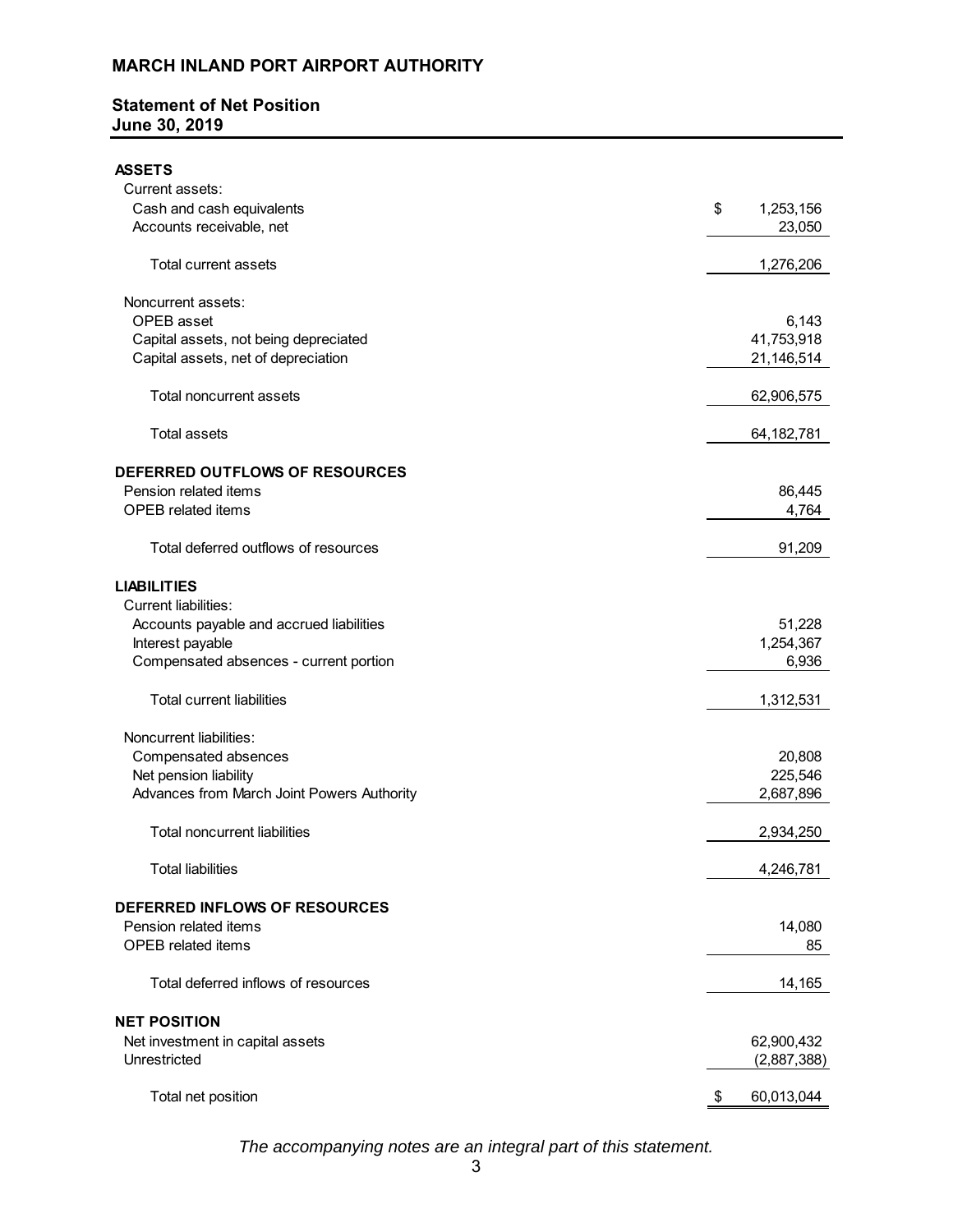#### **Statement of Revenues, Expenses and Changes in Net Position Year Ended June 30, 2019**

| <b>OPERATING REVENUES</b>                           |                  |
|-----------------------------------------------------|------------------|
| Charges for services                                | \$<br>1,654,745  |
| Rental income                                       | 244,581          |
| Permit fees                                         | 3,500            |
| Total operating revenues                            | 1,902,826        |
| <b>OPERATING EXPENSES</b>                           |                  |
| Administrative                                      | 191,989          |
| Professional services                               | 132,571          |
| Salaries and employee benefits                      | 343,000          |
| Repairs and maintenance                             | 73,739           |
| Project improvement costs                           | 621              |
| Depreciation                                        | 687,488          |
| Services and fees                                   | 63,826           |
| Total operating expenses                            | 1,493,234        |
| Operating income (loss)                             | 409,592          |
| <b>NONOPERATING REVENUES (EXPENSES)</b>             |                  |
| Interest expense                                    | (104, 500)       |
| Income before capital contributions                 | 305,092          |
| <b>CAPITAL CONTRIBUTIONS</b>                        | 2,952,631        |
| <b>TRANSFERS IN</b>                                 | 400,000          |
| Change in net position                              | 3,657,723        |
| Total net position, beginning, as restated (Note 8) | 56,355,321       |
| Total net position, ending                          | \$<br>60,013,044 |

 *The accompanying notes are an integral part of this statement.*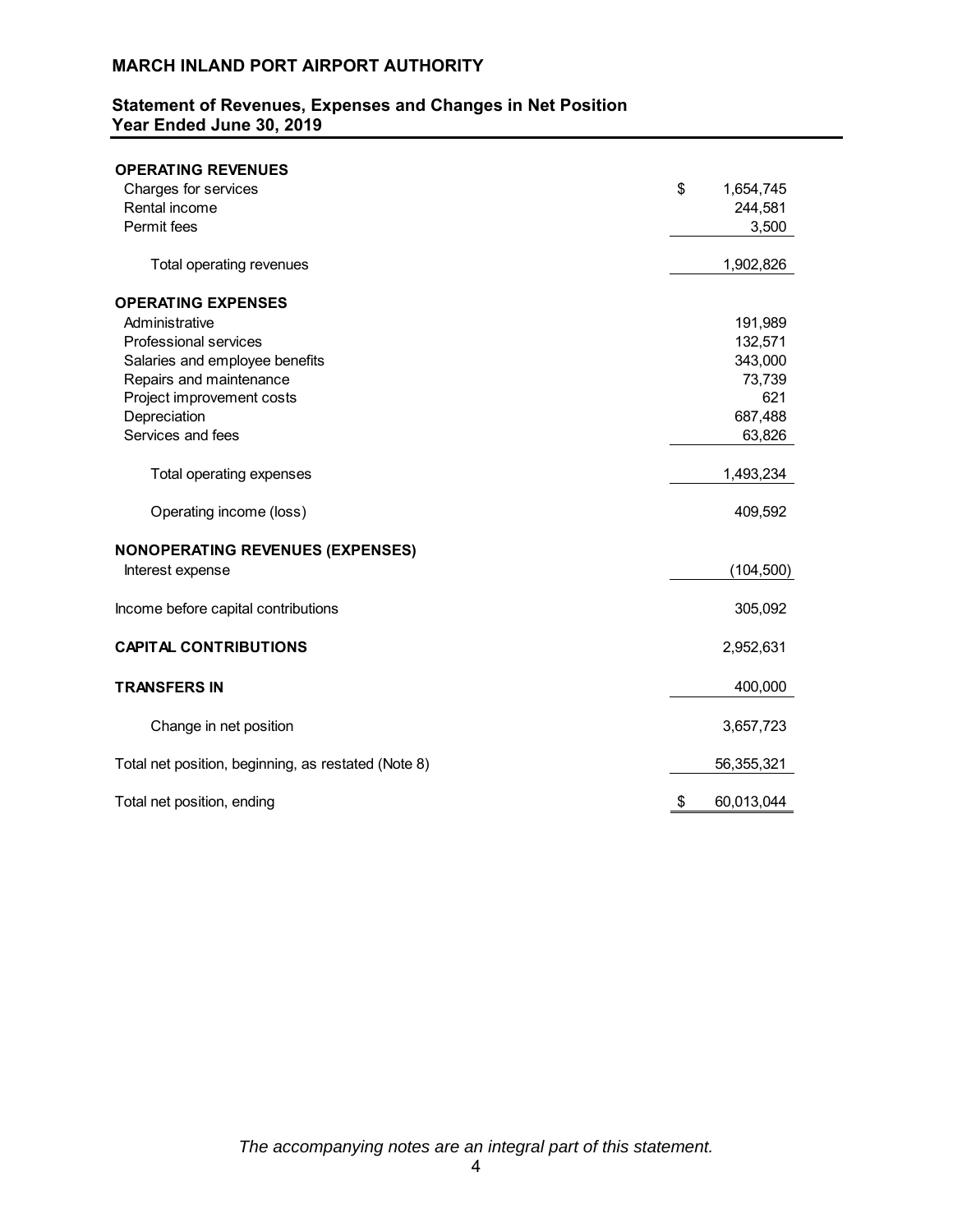# **Statement of Cash Flows Year Ended June 30, 2019**

| <b>CASH FLOWS FROM OPERATING ACTIVITIES</b>                     |                 |
|-----------------------------------------------------------------|-----------------|
| Cash received from customers                                    | 1,981,102<br>\$ |
| Cash payments for employee services (salaries)                  | (333, 675)      |
| Cash payments to suppliers for goods and services               | (474, 391)      |
| Net cash provided by operating activities                       | 1,173,036       |
| CASH FLOWS FROM CAPITAL AND RELATED FINANCING ACTIVITIES        |                 |
| Transfers in                                                    | 400,000         |
| Net cash provided by capital and related financing activities   | 400,000         |
| CASH FLOWS FROM CAPITAL AND RELATED FINANCING ACTIVITIES        |                 |
| Grant revenue                                                   | 12,533          |
| Acquisition of capital assets                                   | (3,415,695)     |
| Capital contributions                                           | 2,952,631       |
| Net cash used for capital and related financing activities      | (450, 531)      |
| Net increase in cash and cash equivalents                       | 1,122,505       |
| Cash and cash equivalents, beginning of year                    | 130,651         |
| Cash and cash equivalents, end of year                          | 1,253,156<br>S  |
| RECONCILIATION OF NET OPERATING INCOME TO NET CASH              |                 |
| PROVIDED BY OPERATING ACTIVITIES                                |                 |
| Operating income                                                | \$<br>409,592   |
| Adjustments to reconcile operating income to net cash           |                 |
| provided by operating activities                                |                 |
| Depreciation                                                    | 687,488         |
| (Increase) decrease in accounts receivable                      | 78,276          |
| (Increase) decrease in prepaid items                            | 1,710           |
| (Increase) decrease in OPEB asset                               | (6, 143)        |
| (Increase) decrease in pension/OPEB related deferred outflows   | 25,312          |
| Increase (decrease) in accounts payable and accrued liabilities | (13, 355)       |
| (Increase) decrease in compensated absences                     | (14, 796)       |
| Increase (decrease) in net pension liability                    | 4,770           |
| Increase (decrease) in pension/OPEB related deferred inflows    | 182             |
| Total cash provided by operating activities                     | 1,173,036<br>\$ |

 *The accompanying notes are an integral part of this statement.*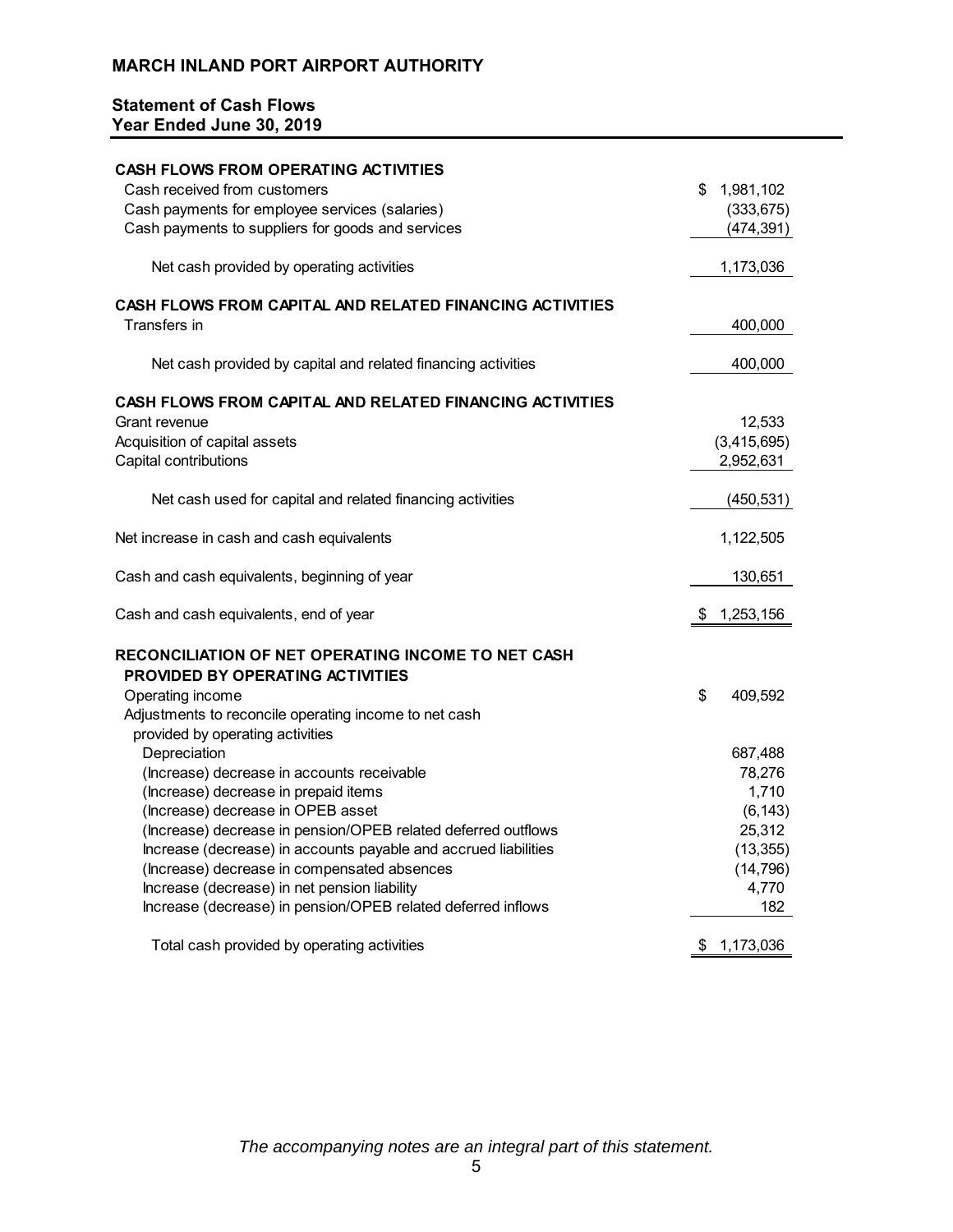#### **NOTE 1: REPORTING ENTITY AND SUMMARY OF SIGNIFICANT ACCOUNTING POLICIES**

#### **A) Reporting Entity**

The March Inland Port Airport Authority (the "Airport") was formed on June 18, 1997 under a joint exercise of powers agreement between the cities of Perris, Moreno Valley and Riverside and the County of Riverside for the purpose of formulating and implementing plans for the use and reuse of the property formerly known as March Air Force Base.

The Airport's office and records are located at 14205 Meridian Parkway, Suite 140, Riverside, California 92518.

The Airport Commissioners are as follows:

| Name                  | Title        | Representing               |
|-----------------------|--------------|----------------------------|
| Michael Vargas        | Chairman     | City of Perris             |
| Victoria Baca         | Vice Chair   | City of Moreno Valley      |
| <b>Mike Gardner</b>   | Commissioner | City of Riverside          |
| Jeff Hewitt           | Commissioner | <b>County of Riverside</b> |
| <b>Rita Rogers</b>    | Commissioner | City of Perris             |
| <b>Kevin Jeffries</b> | Commissioner | <b>County of Riverside</b> |

The Joint Powers Commission meets on the first and third Wednesday of each month.

#### **B) Measurement Focus, Basis of Accounting and Financial Statement Presentation**

The Airport's basic financial statements are prepared in conformity with accounting principles generally accepted in the United States of America as they are applicable to governmental units. The Government Accounting Standards Board (GASB) is the accepted standard setting body for establishing governmental accounting and financial reporting principles.

The Airport reports its activities as an enterprise fund, which is used to account for operations that are financed and operated in a manner similar to a private business enterprise, where the intent of the Airport is that the costs (including depreciation) of providing goods or services to the general public on a continuing basis be financed or recovered primarily through user charges and space rentals. The Airport financial statements are reported using the *economic resources measurement focus* and the *accrual basis of accounting.* Revenues are recognized in the accounting period in which are earned and expenses are recognized in the period incurred regardless of the timing of related cash flows.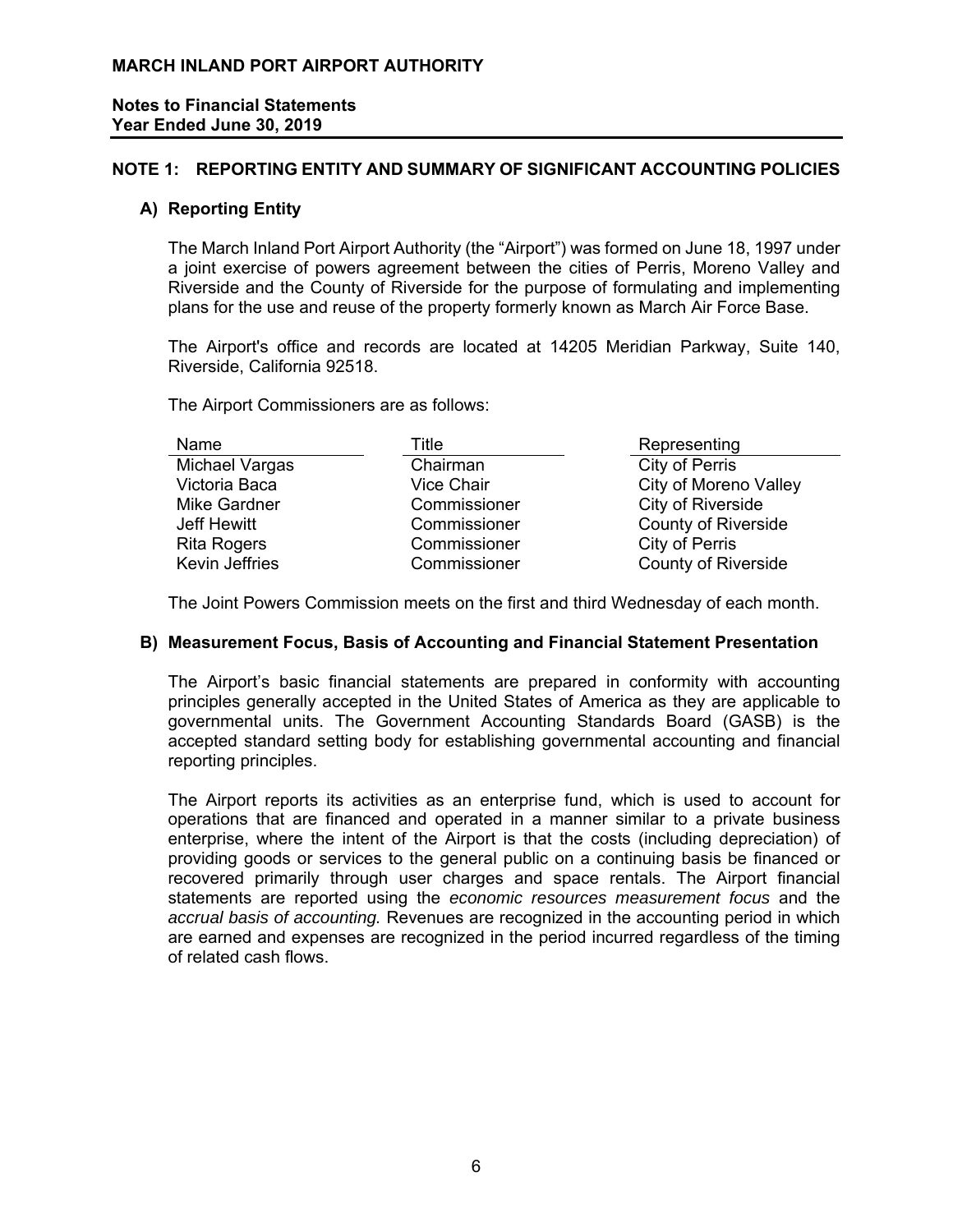#### **NOTE 1: REPORTING ENTITY AND SUMMARY OF SIGNIFICANT ACCOUNTING POLICIES (continued)**

### **B) Measurement Focus, Basis of Accounting and Financial Statement Presentation (continued)**

Proprietary funds, distinguishes operating revenues and expenses from those revenues and expenses that are nonoperating. Operating revenues are those revenues that are generated by airport services, rents and leases while operating expenses pertain directly to the furnishing of those services. Non-operating revenues and expenses are those revenues and expenses generated that are not directly associated with the normal business of airport services, rents and leases.

When both restricted and unrestricted resources are available for use, it is the Airport's policy to use restricted.

## **C) Cash and Cash Equivalents**

In accordance with generally accepted accounting principles, for purposes of the Statement of Cash Flows, all cash and investments with original maturities of 90 days or less are considered cash or cash equivalents.

#### **D) Investments**

As a governmental entity other than an external investment pool in accordance with generally accepted accounting principles, the Airport's investments are stated at fair value except for interest-earning investment contracts. At June 30, 2019, the Airport held no investments therefore, no adjustment is reflected in these financial statements.

#### **E) Uncollectible Accounts Receivable**

The Airport uses the allowance method for uncollectible accounts receivable. Currently, the Airport believes all receivables are collectible based on prior experience. Therefore, there is no current allowance recorded.

# **F) Capital Assets**

Capital assets, which include land, buildings, building improvements, machinery, vehicles, and infrastructure assets, are reported in the statement of net position. Capital assets are recorded at cost where historical records are available and at an estimated historical cost where no historical records exist. The cost of normal maintenance and repairs that do not add to the value of the asset's lives are not capitalized.

Major capital outlay for capital assets and improvements are capitalized as projects are constructed. For debt-financed capital assets, interest incurred during the construction phase is reflected in the capitalization value of the asset constructed, net of interest earned on the invested proceeds over the same period. Capital assets acquired through lease obligations are valued at the present value of future lease payments at the date acquired.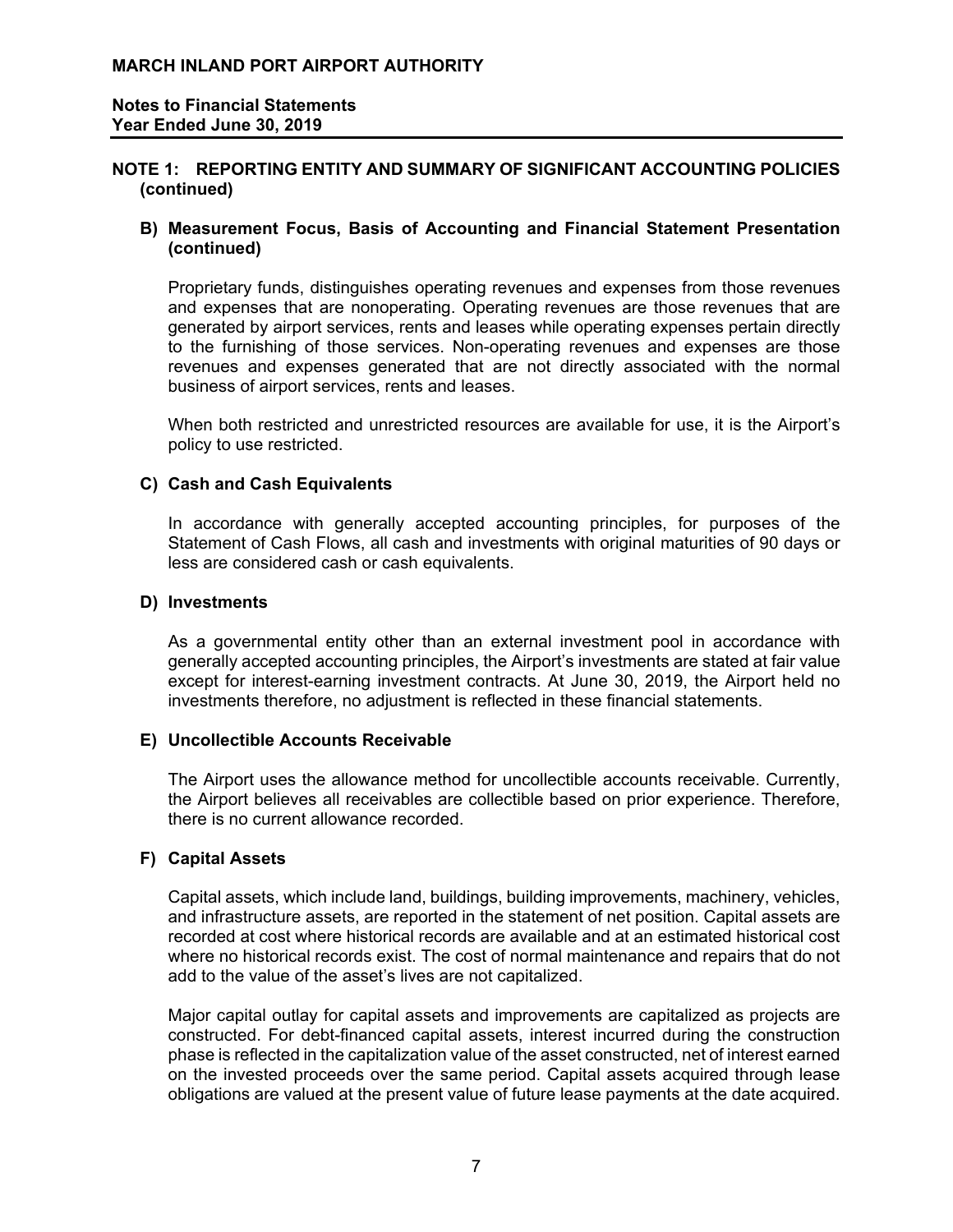#### **NOTE 1: REPORTING ENTITY AND SUMMARY OF SIGNIFICANT ACCOUNTING POLICIES (continued)**

## **F) Capital Assets (continued)**

Donated capital assets are valued at their estimated acquisition value at the date of donation.

Capital assets used in operations are depreciated over their estimated useful lives using the straight-line method. Depreciation is charged as an expense against operations and accumulated depreciation is reported on the statement of net position. The range of lives used for depreciation purposes for each capital asset class is as follows:

| Building and improvements       | 7 - 50 Years   |
|---------------------------------|----------------|
| <b>Vehicles</b>                 | 5 Years        |
| Office equipment and furniturre | 5 Years        |
| <b>Infrastructure</b>           | 30 - 100 Years |
|                                 |                |

## **G) Deferred Outflows/Inflows of Resources**

In addition to assets, the statement of net position will sometimes report a separate section for deferred outflows of resources. This separate financial statement element, *deferred outflows of resources*, represents a consumption of net position that applies to a future period(s) and so will *not* be recognized as an outflow of resources (expense/expenditure) until then. The Airport has deferred outflows related to pensions and OPEB. This includes pension and OPEB contributions subsequent to the measurement date of the net pension liability and other amounts (see Note 6), which are amortized by an actuarial determined period.

In addition to liabilities, the statement of net position will sometimes report a separate section for deferred inflows of resources. This separate financial statement element, *deferred inflows of resources*, represents an acquisition of net position that applies to a future period(s) and so will *not* be recognized as an inflow of resources (revenue) until that time. The Airport has deferred inflows related to pensions and OPEB. These amounts (see Note 6) are amortized by an actuarial determined period.

#### **H) Use of Estimates**

The preparation of financial statements requires management to make estimates and assumptions. These estimates and assumptions affect the reported amounts of assets, deferred outflows of resources, liabilities, deferred inflows of resources, revenues, and expenses/expenditures, as appropriate, as well as the disclosure of contingent assets and liabilities. Actual results could differ from those estimates.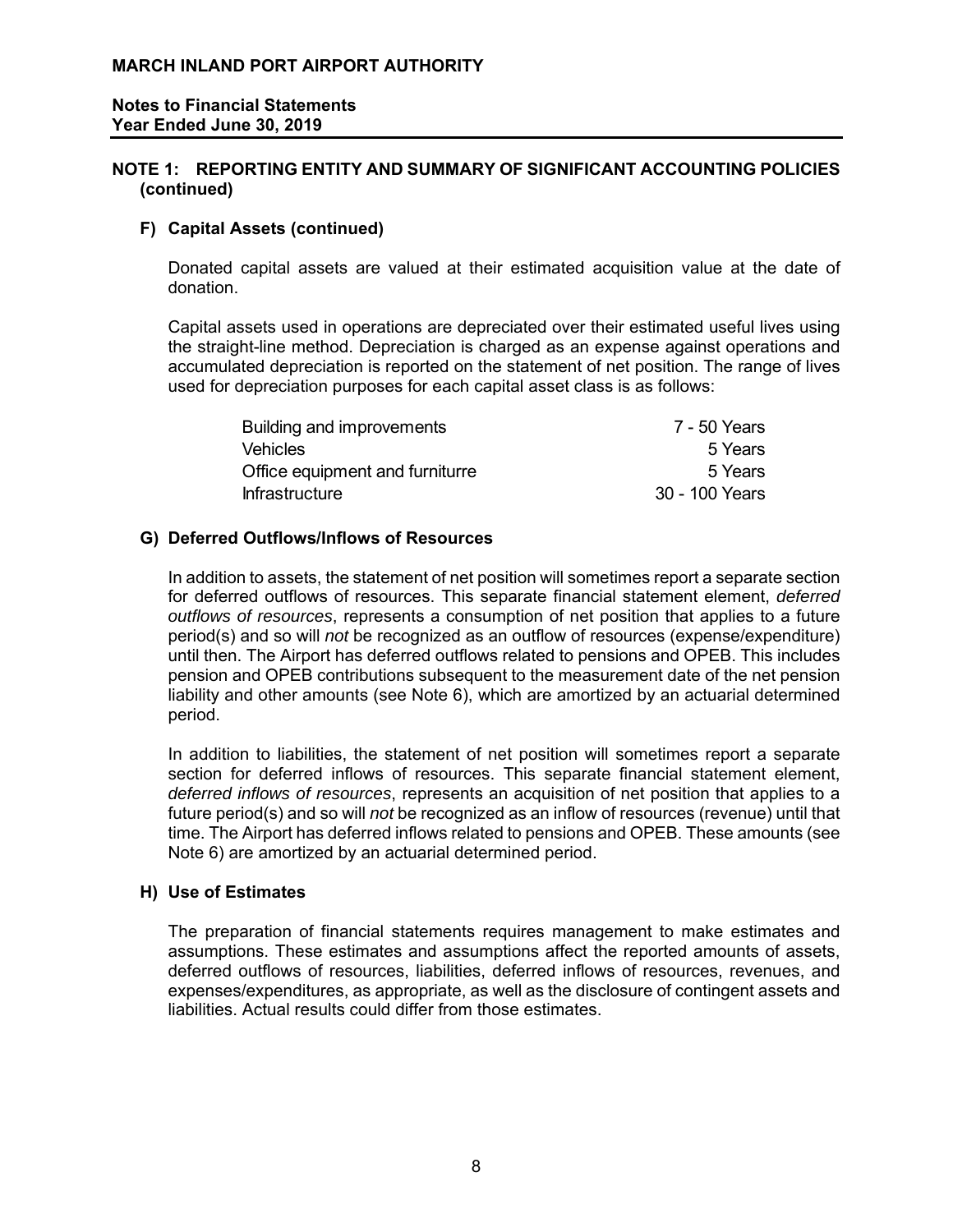#### **NOTE 1: REPORTING ENTITY AND SUMMARY OF SIGNIFICANT ACCOUNTING POLICIES (continued)**

#### **I) Pensions**

For purposes of measuring the net pension liability and deferred outflows/inflows of resources related to pensions, and pension expense, information about the fiduciary net position of the Airport's California Public Employees' Retirement System (CalPERS) plan (Plan) and additional to/deductions from the Plan's fiduciary net position have been determined on the same basis as they are reported by CalPERS. The Airport's net pension liability and deferred outflows/inflows of resources related to pensions and pension expense, represents the Airport's proportionate share of the March Joint Powers Airport's related amounts. For this purpose, benefit payments (including refunds of employee contributions) are recognized when due and payable in accordance with the benefit terms. Investments are reported at fair value.

Generally accepted accounting principles require that the reported results must pertain to liability and asset information within certain defined timeframes. For this report, the following timeframes are used.

| <b>Valuation Date</b>     | June 30, 2017                 |
|---------------------------|-------------------------------|
| Measurement Date          | June 30, 2018                 |
| <b>Measurement Period</b> | July 1, 2017 to June 30, 2018 |

# **J) Other Postemployment Benefits (OPEB)**

For purposes of measuring the net OPEB liability (asset), deferred outflows of resources and deferred inflows of resources related to OPEB, and OPEB expense, information about the fiduciary net position of the Authority's plan (OPEB Plan) and additions to/deductions from the OPEB Plan's fiduciary net position have been determined on the same basis. For this purpose, benefit payments are reported at fair value. The Airport's net pension liability and deferred outflows/inflows of resources related to pensions and pension expense, represents the Airport's proportionate share of the March Joint Powers Airport's related amounts. For this purpose, benefit payments (including refunds of employee contributions) are recognized when due and payable in accordance with the benefit terms. Investments are reported at fair value.

Generally accepted accounting principles require that the reported results must pertain to liability and asset information within certain defined timeframes. For this report, the following timeframes are used.

| <b>Valuation Date</b> | June 30, 2017                 |
|-----------------------|-------------------------------|
| Measurement Date      | June 30, 2018                 |
| Measurement Period    | July 1, 2017 to June 30, 2018 |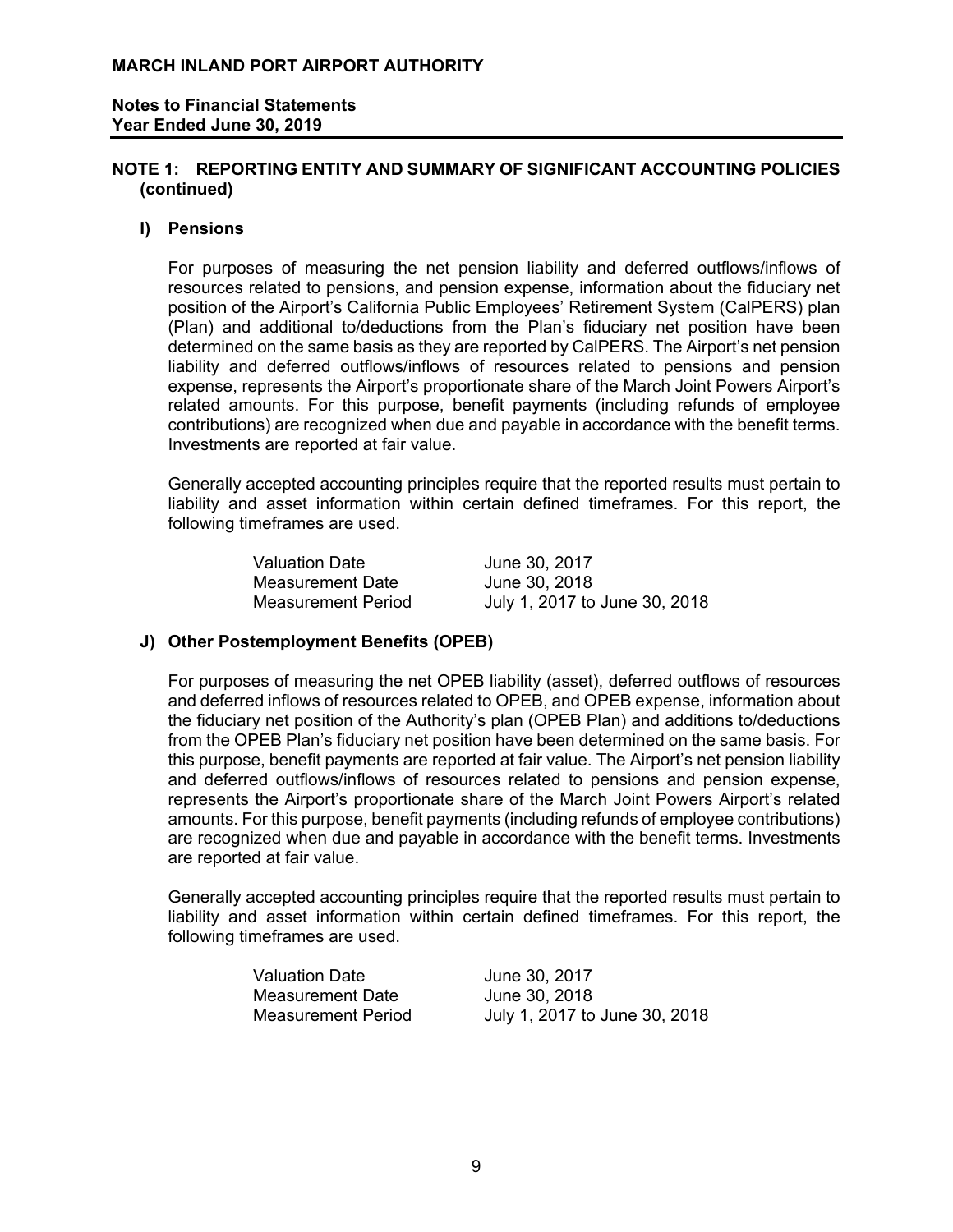#### **NOTE 1: REPORTING ENTITY AND SUMMARY OF SIGNIFICANT ACCOUNTING POLICIES (continued)**

#### **K) Net Position**

Generally accepted accounting principles requires that the difference between assets, liabilities and deferred outflows/inflows of resources be reported as net position. Net position is classified as either net investment in capital assets, restricted, or unrestricted.

Net position classified as net investment in capital assets consists of capital assets, net of accumulated depreciation and reduced by the outstanding principal of related debt. Restricted net position is the net position that has external constraints placed on them by creditors, grantors, contributors, laws, or regulations of other governments, or through constitutional provisions, or enabling legislation. Unrestricted net position consists of net position that does not meet the definition of net investment in capital assets or restricted net position.

## **L) Relationship to the March Joint Powers Authority**

The Airport is an integral part of the reporting entity of the March Joint Powers Authority (herein referred to as the "Authority"). The funds of the Airport have been blended within the financial statements of the March Joint Powers Authority because the Board of Commissioners is the governing board of the Airport and exercises control over the operations of the Airport. Only the funds of the Airport are included herein, therefore, these financial statements do not purport to represent the financial position or results of operations of the March Joint Powers Authority.

#### **M) Compensated Absences**

In accordance with generally accepted accounting principles, a liability is recorded for unused vacation and similar compensatory leave balances since the employees' entitlement to these balances are attributable to services already rendered and it is probable that virtually all of these balances will be liquidated by either paid time off or payment upon termination or retirement. All leave benefits are accrued when incurred. The balance at June 30, 2019 was \$27,744.

|                               | Beginning<br>balance | Additions   | <b>Deletions</b> | Endina<br>balance | Due within<br>one year |
|-------------------------------|----------------------|-------------|------------------|-------------------|------------------------|
| Compensated absences \$42,540 |                      | 3,780<br>S. | \$(18,576)       | \$ 27,744         | 6.936                  |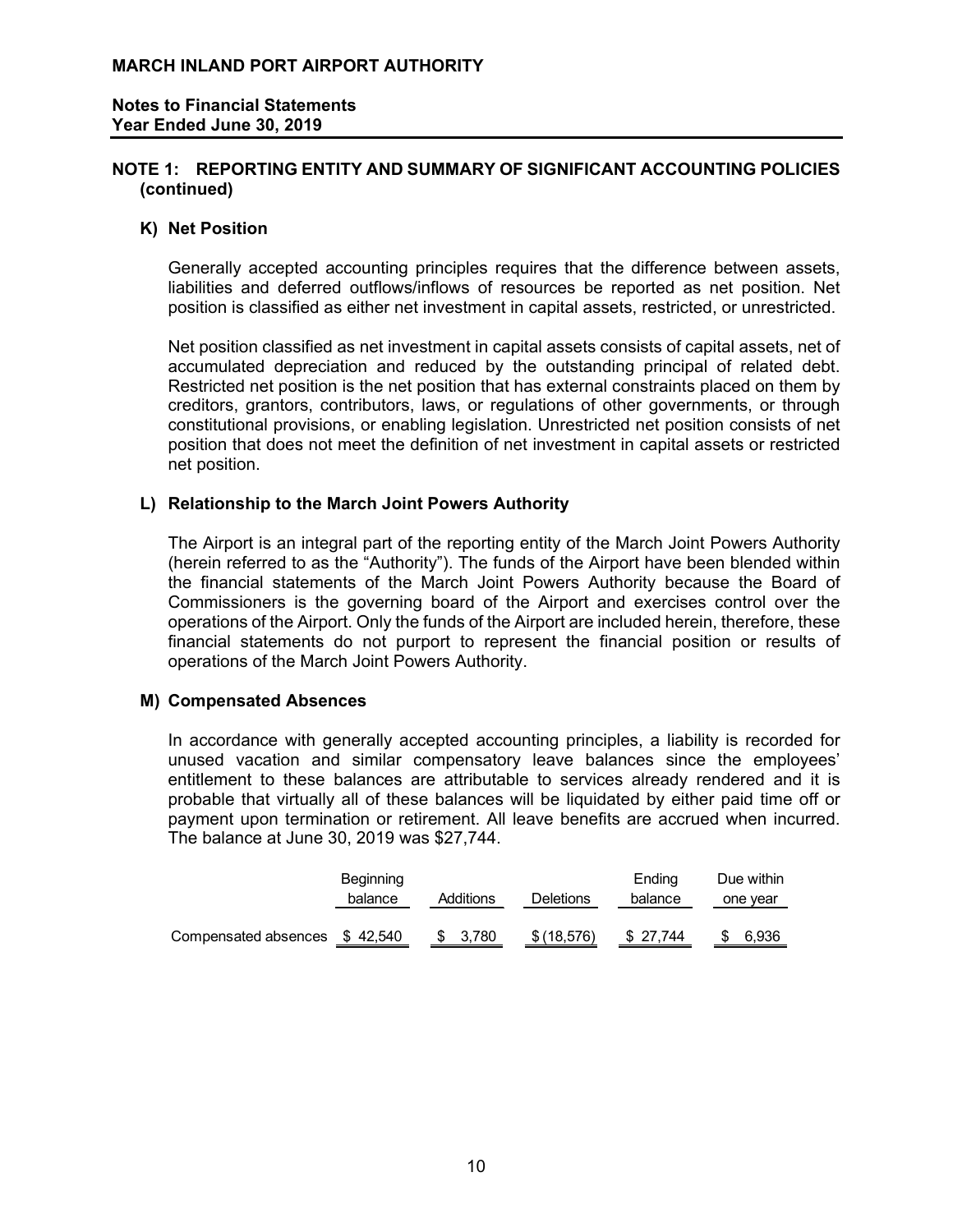#### **Notes to Financial Statements Year Ended June 30, 2019**

#### **NOTE 2: CASH AND INVESTMENTS**

Cash and investments are classified in the accompanying financial statements as follows:

| <b>Statement of Net Position:</b> |           |
|-----------------------------------|-----------|
| Cash and cash equivalents         | 1,253,156 |

Cash and investments consist of the following:

Deposits with financial institutions \$ 1,253,156

#### **Investments Authorized by the California Government Code and the Authority's Investment Policy**

The table below identifies the investment types that are authorized by the Authority's investment policy. The table also identifies certain provisions of the California Government Code (or the Authority's investment policy, where more restrictive) that address interest rate risk, credit risk, and concentration of credit risk.

| Authorized                            | Maximum  | Percentage                  | <b>Investment</b> |  |
|---------------------------------------|----------|-----------------------------|-------------------|--|
| <b>Investment Type</b>                | Maturity | of Portfolio <sup>(1)</sup> | in One Issuer     |  |
| Local agency bonds                    | 5 years  | None                        | None              |  |
| U.S. Treasury obligations             | 5 years  | None                        | None              |  |
| U.S. agency securities                | 5 years  | None                        | None              |  |
| Banker's acceptances                  | 180 days | 40%                         | 30%               |  |
| Prime commercial paper <sup>(2)</sup> | 270 days | 25%                         | 10%               |  |
| Negotiable certificates of deposit    | 5 years  | 30%                         | None              |  |
| Repurchase agreements                 | 1 year   | None                        | None              |  |
| Reverse Repurchase agreements         | 92 days  | 20% of Base Value           | None              |  |
| Medium - Term Notes (3)               | 5 years  | 30%                         | None              |  |
| Mutual funds                          | N/A      | 20%                         | 10%               |  |
| Money market mutual funds             | N/A      | <b>20%</b>                  | 10%               |  |
| Mortgage pass-through securities      | 5 years  | 20%                         | None              |  |
| County pooled investment funds        | N/A      | None                        | None              |  |
| Local Agency Investment Fund (LAIF)   | N/A      | None                        | \$65m             |  |
| JPA pools (other investment pools)    | N/A      | None                        | None              |  |
|                                       |          |                             |                   |  |

(1) Excluding amounts held by bond trustee that are not subject to California Government Code Restrictions.

 $(2)$  U.S. Corporation with assets greater than \$500 million.

(3) Rated "A" or better by Moody's or S&P.

#### **Investments Authorized by Debt Agreements**

Investment of debt proceeds held by bond trustee are governed by provisions of the debt agreements, rather than the general provisions of the California Government Code or the Authority's investment policy.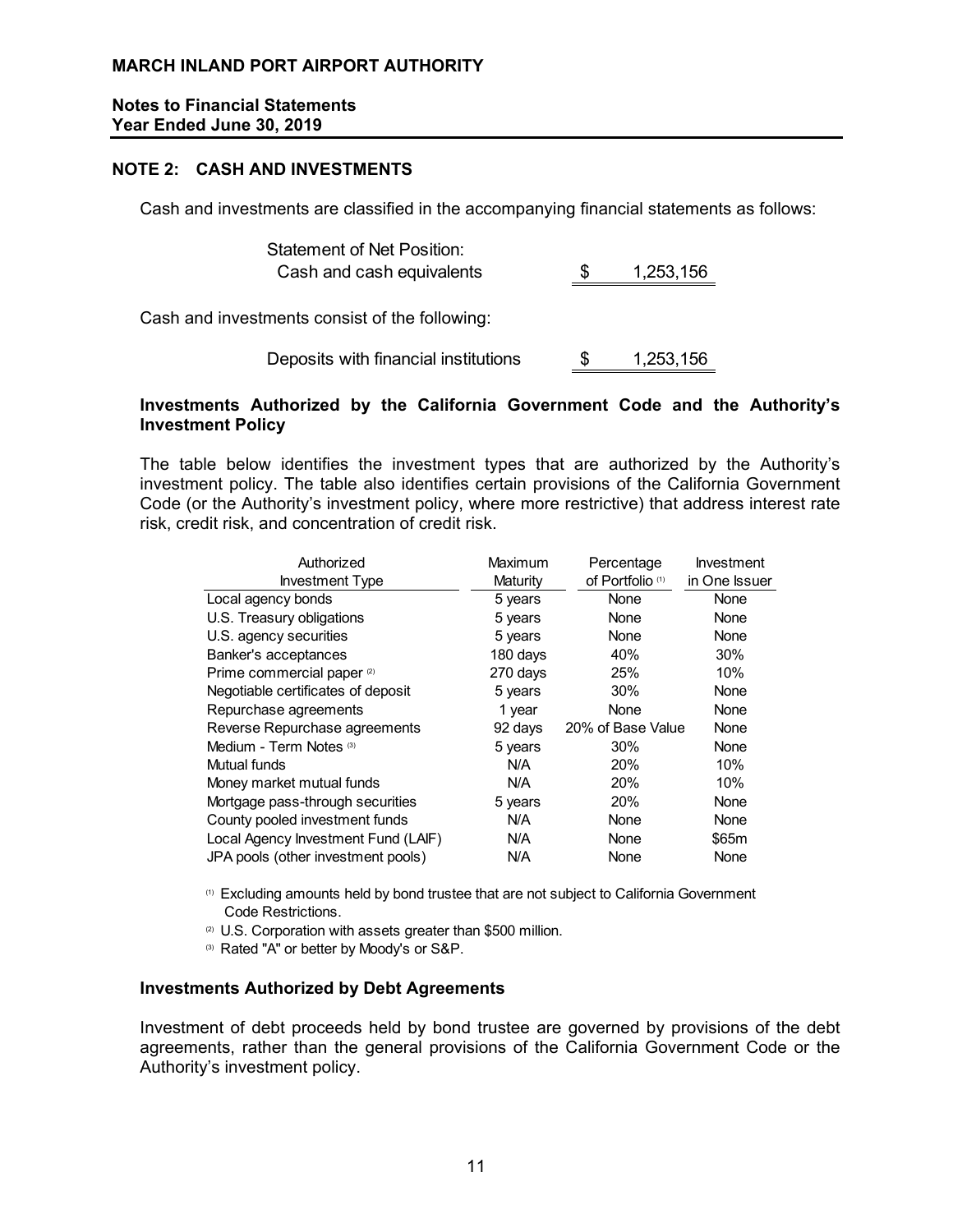**Notes to Financial Statements Year Ended June 30, 2019** 

## **NOTE 2: CASH AND INVESTMENTS (continued)**

#### **Disclosures Relating to Interest Rate Risk**

Interest rate risk is the risk that changes in market interest rates will adversely affect the fair value of an investment. Generally, the longer the maturity of an investment, the greater the sensitivity of its fair value to changes in market interest rates. One of the ways that the Authority manages its exposure to interest rates risk is by purchasing a combination of shorter term and longer term investments and by timing cash flows from maturities so that a portion of the portfolio is maturing or coming close to maturity evenly over time as necessary to provide the cash flow and liquidity needed for operations.

#### **Disclosures Relating to Credit Risk**

Generally, credit risk is the risk that an issuer of an investment will not fulfill its obligation to the holder of the investment. This is measured by the assignment of a rating by a nationally recognized statistical rating organization.

## **Concentration of Credit Risk**

The investment policy of the Authority contains no limitations on the amount that can be invested in any one issuer beyond that stipulated by the Government Code.

#### **Custodial Credit Risk**

Custodial credit risk for deposits is the risk that, in the event of the failure of a depository financial institution, a government will not be able to recover its deposits or will not be able to recover collateral securities that are in the possession of an outside party. The custodial credit risk for investments is the risk that, in the event of the failure of the counterparty (e.g., brokerdealer) to a transaction, a government will not be able to recover the value of its investment or collateral securities that are in the possession of another party. The California Government Code and the Authority's investment policy do not contain legal or policy requirements that would limit the exposure to custodial credit risk for deposits or investments, other than the following provision for deposits: The California Government Code requires that a financial institution secure deposits made by state or local government units by pledging securities in an undivided collateral pool held by a depository regulated under state law (unless so waived by the governmental unit). The market value of the pledged securities in the collateral pool must equal at least 110% of the total amount deposited by the public agencies. California law also allows financial institutions to secure Authority deposits by pledging first trust deed mortgage notes having a value of 150% of the secured public deposits.

As of June 30, 2019, no deposits of the Authority with financial institutions in excess of federal depository insurance limits were held in uncollateralized accounts. As of June 30, 2019, the Authority held no investments.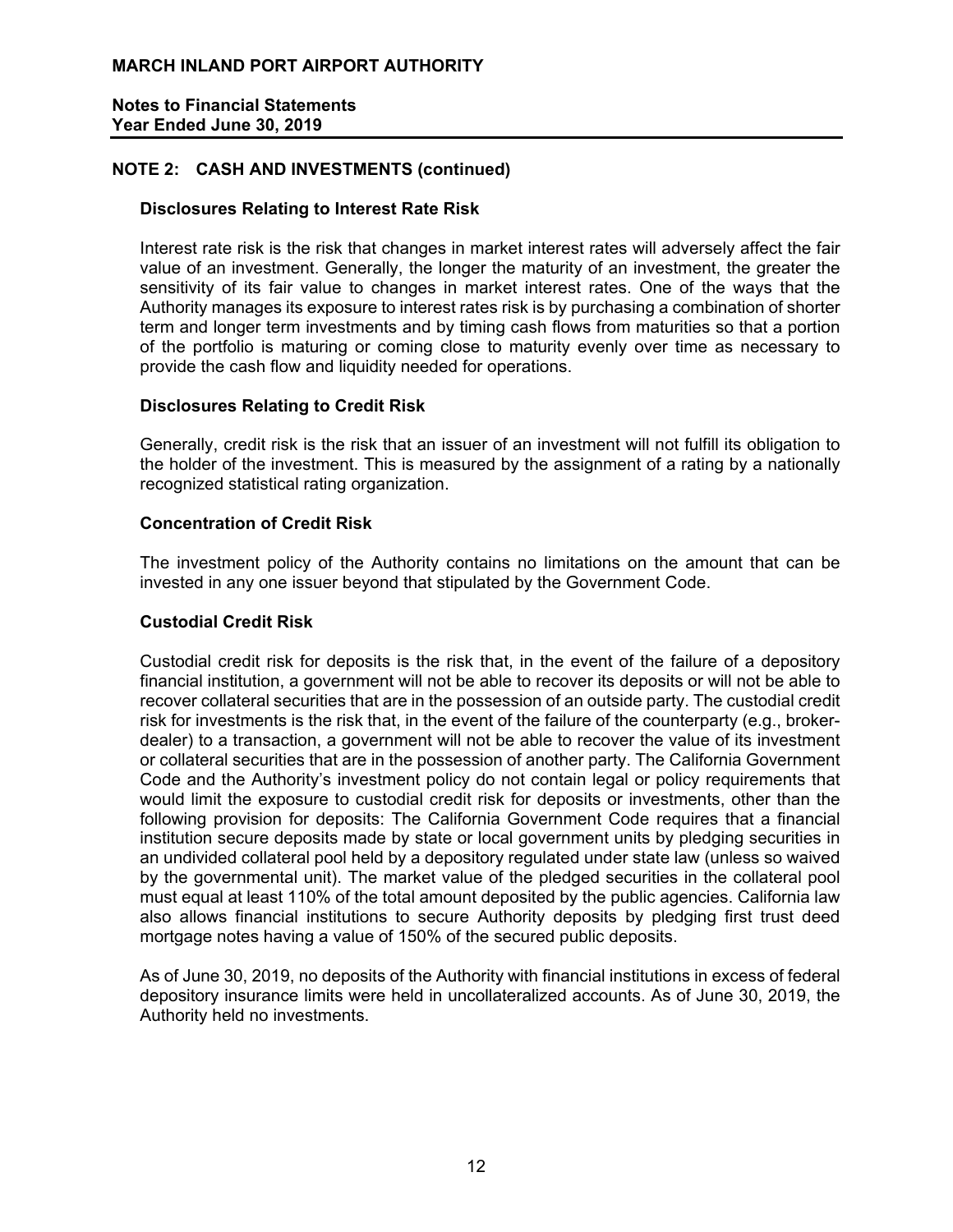# **NOTE 3: CAPITAL ASSETS**

|                                                                            | Beginning                   |                  |           |    | Ending                  |
|----------------------------------------------------------------------------|-----------------------------|------------------|-----------|----|-------------------------|
|                                                                            | <b>Balance</b>              | <b>Increases</b> | Decreases |    | <b>Balance</b>          |
| Capital assets, not being depreciated:<br>Land<br>Construction in progress | \$<br>38,221,477<br>156,902 | \$<br>3,375,539  | \$        | S  | 38,221,477<br>3,532,441 |
|                                                                            |                             |                  |           |    |                         |
| Total capital assets, not being<br>depreciated                             | 38,378,379                  | 3,375,539        |           |    | 41,753,918              |
| Capital assets, being depreciated:                                         |                             |                  |           |    |                         |
| Building and improvements                                                  | 24,074,978                  | 40,156           |           |    | 24, 115, 134            |
| <b>Infrastructure</b>                                                      | 2,110,182                   |                  |           |    | 2,110,182               |
| Total capital assets, being depreciated                                    | 26,185,160                  | 40,156           |           |    | 26,225,316              |
| Less accumulated depreciation:                                             |                             |                  |           |    |                         |
| Buildings and improvements                                                 | (4,004,447)                 | (652, 319)       |           |    | (4,656,766)             |
| Infrastructure                                                             | (386,867)                   | (35,169)         |           |    | (422,036)               |
| Total accumulated depreciation                                             | (4,391,314)                 | (687,488)        |           |    | (5,078,802)             |
| Total capital assets, being<br>depreciated, net                            | 21,793,846                  | (647, 332)       |           |    | 21,146,514              |
| Capital assets, net of depreciation                                        | \$<br>60,172,225            | \$<br>2,728,207  | \$        | \$ | 62,900,432              |

# **NOTE 4: OPERATING LEASES**

*March Philmar Project* - In July 1999, the March Joint Powers Redevelopment Agency entered into a 55-year ground lease with March Inland Cargoport Development, LLC for the lease term beginning July, 1999 through June, 2054 with two ten year options to renew. The rent commencement date is June 1, 2000. The rent is abated for the first 84 months, or in the amount of \$255,400 in consideration of expenditures to bring utilities and other public services to the Land. In August 1999, March Inland Cargoport Development, LLC assigned the March Philmar Project Lease to March Philmar, LLC. Rent payments began in 2007 in the amount of \$36,486. On September 20, 2006, this lease was reassigned to the March Inland Port Airport Authority. In 2011, CT Realty purchased March Philmar from March Philmar, LLC and subsequently formed CT March Port I, LLC. On March 16, 2011 an Assignment, Assumption and Landlord Consent to Assignment and Assumption of Lease was executed between MJPA, March Philmar LLC and CT March Port I, LLC. Effective April 1, 2011, CT March Port I, LLC began paying property lease payments of \$48,649; an increase from \$0.06 under Philmar Ground Lease to \$0.08 per sf. The CT March Port I, LLC lease is subject to annual Consumer Price Index (CPI) increases not greater than 2.5% annually. The building was sold to First Industrial L.P. and recorded on May 30, 2014 and is subject to the ground lease agreement terms. In fiscal year 2019, the Authority received \$59,510 in lease payments.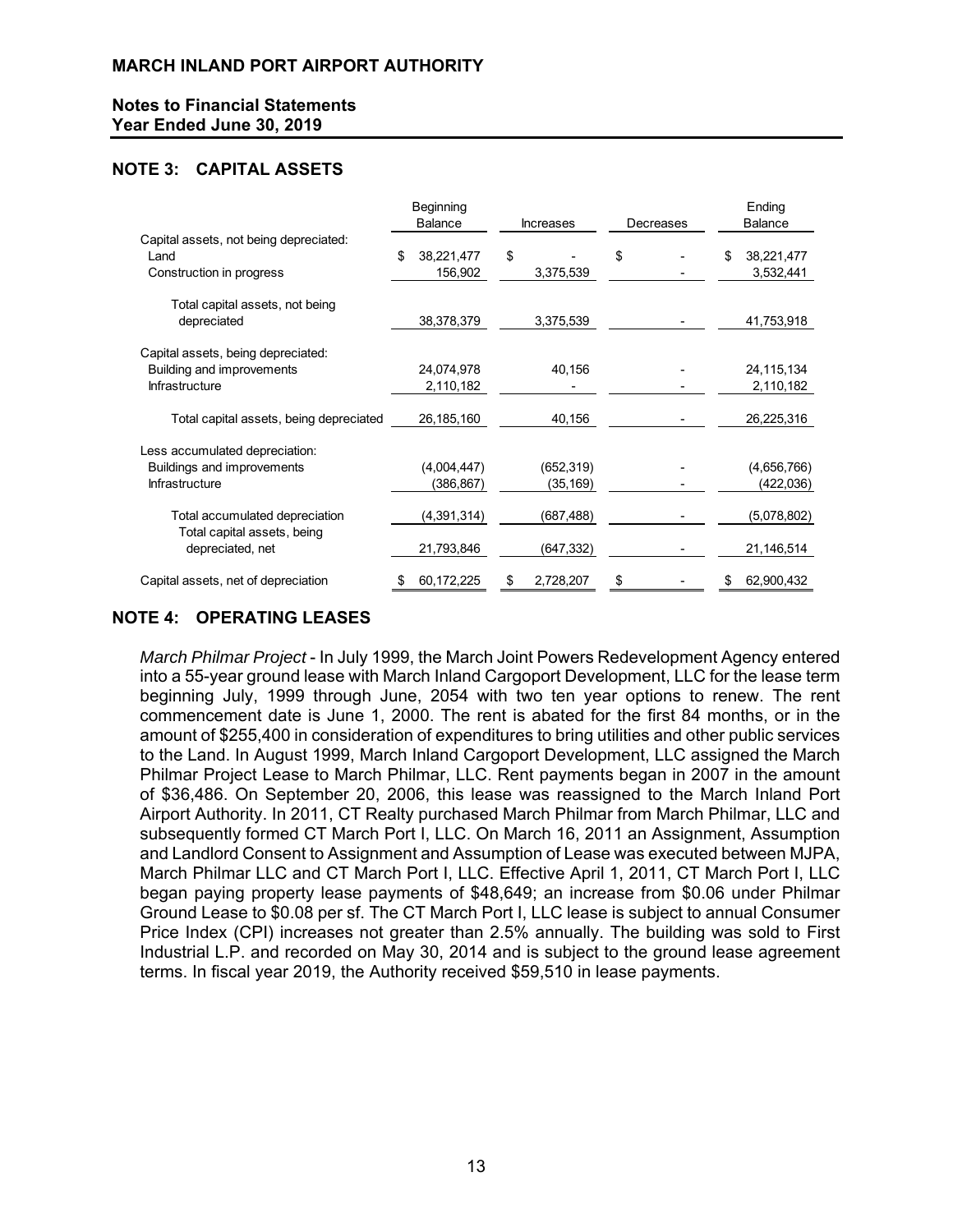## **NOTE 4: OPERATING LEASES (continued)**

*Marhub, LLC* - In October 2004, the March Joint Powers Redevelopment Agency entered into a 48 year ground lease agreement with Marhub, LLC. The term of the lease is for a 48 year period with three five year options to renew. The lease will be based on six cents per foot of the premises. The lease will be subject to a yearly adjustment based on the Consumer Price Index (CPI) increases not greater than 4% annually. On September 20, 2006, this lease was reassigned to the March Inland Port Airport Authority. On December 17, 2014 an Assignment, Assumption and Landlord Consent to Assignment and Assumption of Lease was executed between MIPAA, Marhub, LLC and Westcore Properties AC, LLC. On June 25, 2018, a confirmation and reaffirmation of assignment and assumption was executed between MIPAA, Marhub LLC and Alameda BC, LLC that transferred the rights of the ground lease from Westcore Properties AC, LLC to Alameda BC, LLC. In 2019, the Authority received \$103,297 in lease payments.

# **NOTE 5: ADVANCES PAYABLE**

The Airport received temporary cash advances from the primary government (March Joint Powers Authority) to fund administrative costs until development of the March Inland Port reaches a point that it is self-sustaining. There is no stipulated due date on the \$2,687,896 advance amount. The \$2,687,896 advance is made up of several advances from previous years. Of this amount, \$597,896 is non-interest bearing and the amount of \$2,090,000 carries an interest rate of 5%. The outstanding interest related to the advances is \$1,254,367.

# **NOTE 6: PENSION PLAN**

The Airport participates in the Public Employees' Retirement System of the State of California covering all of its permanent employees. The excess, if any, of the actuarially computed value of vested benefits over the amounts available in the pension fund would be a liability of the March Joint Powers Authority as a whole, not of the Airport. Information regarding the plan description, funding status, actuarially determined contribution requirements and contributions made, and trend information may be found in the March Joint Powers Authority basic financial statements. The Airport's share of the net pension liability at June 30, 2019 was \$225,546, with related deferred outflows of resources of \$86,445 and deferred inflows of resources of \$14,080.

# **NOTE 7: COMMITMENTS AND CONTINGENCIES**

Amounts received or receivable from grant agencies are subject to audit and adjustment by grantor agencies, principally the federal government. Any disallowed claims, including amounts already collected, may constitute a liability of the applicable funds. The amount, if any, of expenditures which may be disallowed by the grantor cannot be determined at this time although the Airport expects such amounts, if any, to be immaterial. Grant purchased or contributed properties, when sold, are required to be used for airport operations.